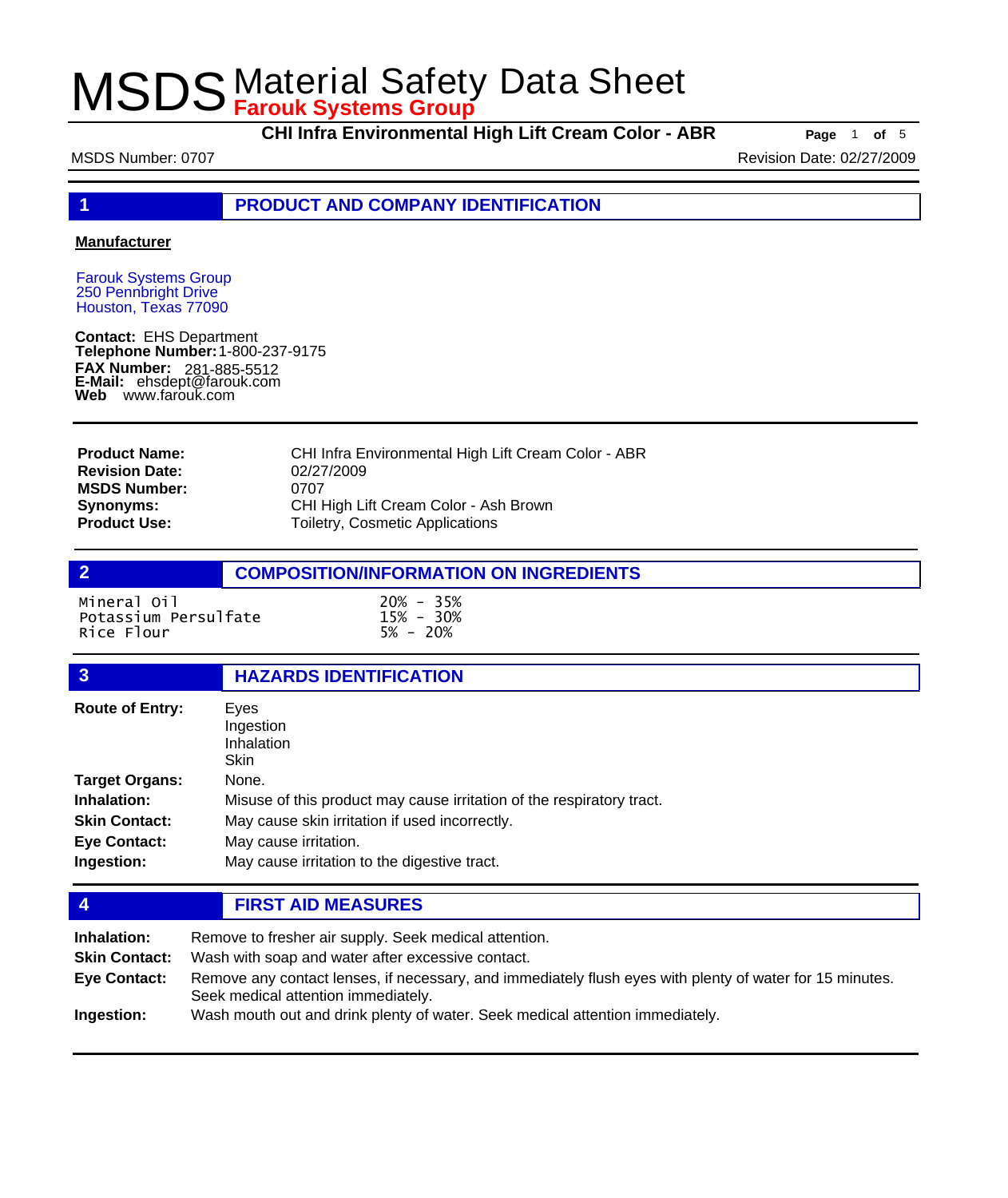**CHI Infra Environmental High Lift Cream Color - ABR Page** <sup>2</sup> **of** <sup>5</sup>

MSDS Number: 0707 **Revision Date: 02/27/2009** Revision Date: 02/27/2009

**5 FIRE FIGHTING MEASURES**

FLASHPOINT AND METHOD: Not applicable. FLAMMABLE LIQUIDS: Not available. AUTO IGNITION TEMP: None. FLAMMABLE CLASS: None. BURNING RATE OF SOLID: Not available

GENERAL HAZARDS: Evacuate personnel downwind of fire to avoid inhalation of fumes and smoke.

EXTINGUISHING METHODS: Chemical type foam, Dry Chemical, Water Fog

HAZARDOUS COMBUSTION PRODUCTS: None.

FIRE FIGHTING PROCEDURES: This product is not flammable.However, hazardous decomposition and combustion products may be formed in a fire situation. Cool exposed containers with water spray to prevent overheating.

FIRE FIGHTING EQUIPMENT: Respiratory and eye protection are required for fire fighting personnel. Full protective equipment (Bunker Gear) and self contained breathing apparatus (SCBA) should be used for all indoor fires and significant outdoor fires. For small outdoor fires, which may be easily extinguished with a portable fire extinguisher, use of a SCBA may not be needed.

## **6 ACCIDENTAL RELEASE MEASURES**

SMALL SPILL: When a spill occurs, use absorbent material on the substance. Dispose of the material according to all local, state and federal regulations. Always use an absorbent material when cleaning up a spill.

ENVIRONMENTAL PRECAUTIONS: Avoid run-off or release into sewers, stormdrains and waterways.

GENERAL PRECAUTIONS: Remove containers away from flammable materials.

#### *HANDLING AND STORAGE* Use appropriate personal protective equipment as specified in Section 8. Handle in a manner consistent with good household/personal techniques and practices. **Handling Precautions:** Keep containers/bottles securely sealed when not in use. Store in cool/dry conditions that do not exceed room temperature. Try to store product in temperatures between 40°F to 90° F. **Storage Requirements:**

### **8 EXPOSURE CONTROLS/PERSONAL PROTECTION**

| <b>Engineering Controls:</b>      | These recommendations provide general guideance for handling this product safely. Because<br>specific use conditions may vary, safety procedures should be developed for each specific<br>application of this product. When developing procedures, always consider potential waste,<br>disposal and personal safety issues. |
|-----------------------------------|-----------------------------------------------------------------------------------------------------------------------------------------------------------------------------------------------------------------------------------------------------------------------------------------------------------------------------|
| <b>Protective Equipment:</b>      | EYES AND FACE: For reasonable foreseeable uses of this product, eye and face protection<br>is not required.<br>SKIN: For reasonable foreseeable uses of this product, skin protection is not required.<br>RESPIRATORY: For reasonable foreseeable uses of this product, respiratory protection is not<br>required.          |
| <b>Exposure Guidelines/Other:</b> | HANDS: Wear protective gloves.<br>EXPOSURE GUIDELINES: Overexposure is unlikely. Since all parameters<br>cannot be foreseen, the use of engineering controls to reduce<br>exposure may be necessary.                                                                                                                        |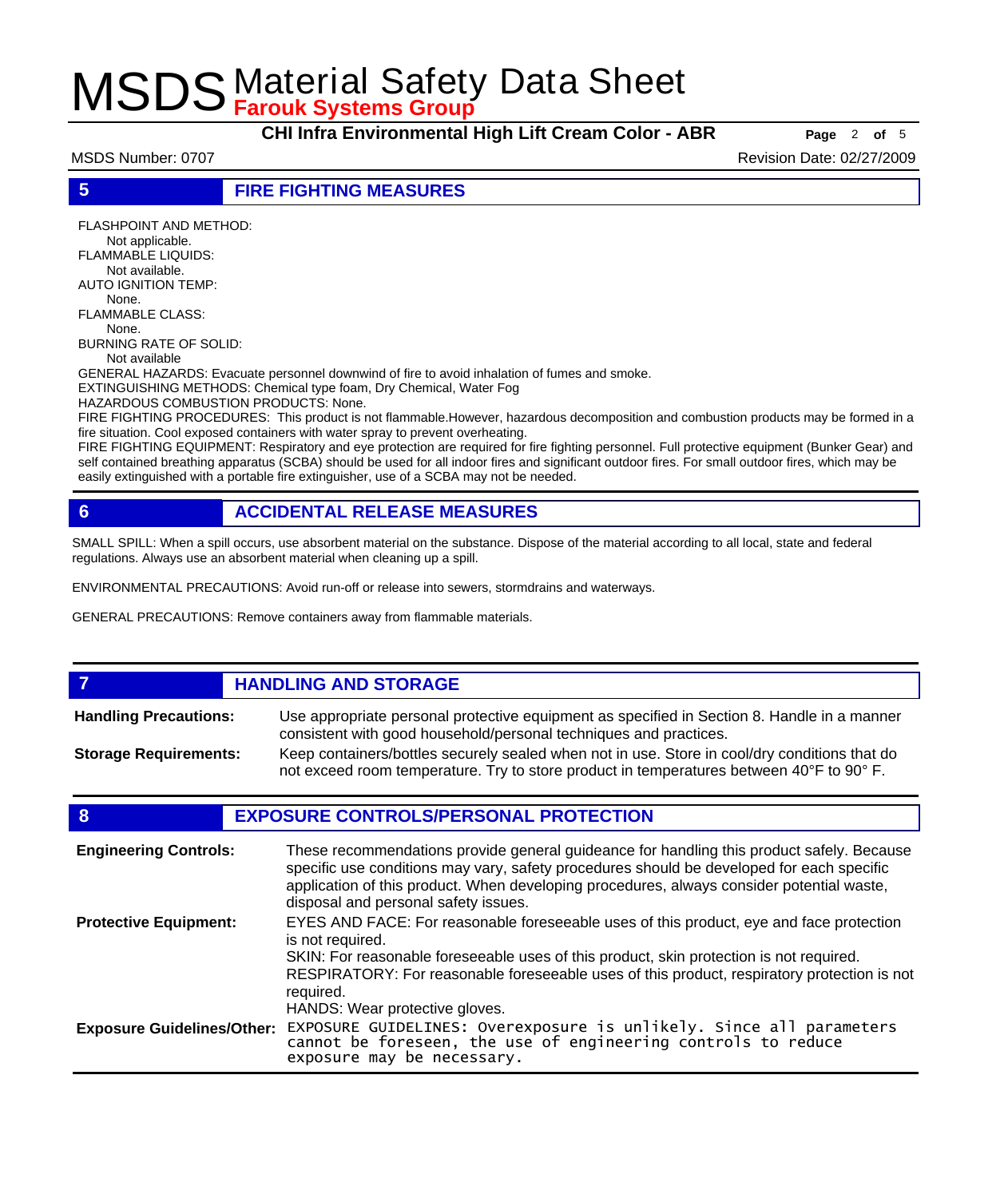**CHI Infra Environmental High Lift Cream Color - ABR Page** <sup>3</sup> **of** <sup>5</sup>

MSDS Number: 0707 Number: 0707 Number: 0707 Number: 02/27/2009

### **9 PHYSICAL AND CHEMICAL PROPERTIES**

| Appearance:            | Dark brown creme                             |                           |                             |
|------------------------|----------------------------------------------|---------------------------|-----------------------------|
| <b>Physical State:</b> | Creme                                        | <b>Boiling Point:</b>     | N/A                         |
| Odor:                  | Lemongrass Fragrance                         | Freezing/Melting Pt.: N/A |                             |
| pH:                    | 9 - 10 after mixed with hydrogen<br>peroxide | Solubility:               | Partially soluble in water. |
| <b>Vapor Pressure:</b> | N/A                                          | Spec Grav./Density: 1.4   |                             |
| <b>Vapor Density:</b>  | N/A                                          |                           |                             |

| 101                                      | <b>STABILITY AND REACTIVITY</b> |                                                                                         |
|------------------------------------------|---------------------------------|-----------------------------------------------------------------------------------------|
| <b>Stability:</b>                        |                                 | YES.                                                                                    |
| <b>Conditions to avoid:</b>              |                                 | Extreme temperatues and moisture.                                                       |
| Materials to avoid (incompatability):    |                                 | Keep away from strong acids, alkalis, heavy metals and reductions to release<br>oxygen. |
| <b>Hazardous Decomposition products:</b> |                                 | Decomposes when stored under extreme temperatures and moisture.                         |
| <b>Hazardous Polymerization:</b>         |                                 | Will Not Occur.                                                                         |

#### **11 TOXICOLOGICAL INFORMATION**

ACUTE:

DERMAL LD50: Not available. ORAL LD50: Not available. INHALATION LC50: Not available. EYE EFFECTS: This product may cause irritation to eyes if not used under normal conditions. TARGET ORGANS: NONE. SENSITIZATIONS: Not available. CARCINOGENICITY: IARC: Listed by IARC - No. NTP: Listed by NTP - No. OSHA: Listed by OSHA - No.

MUTAGENICITY: Not available. REPRODUCTIVE EFFECTS: None. TERATOGENIC EFFECTS: Not available.

### **12 ECOLOGICAL INFORMATION**

ENVIRONMENTAL DATA: Not available. ECOTOXICOLOGICAL INFO: Not available. DISTRIBUTION: Not available. CHEMICAL FATE INFO: Not available.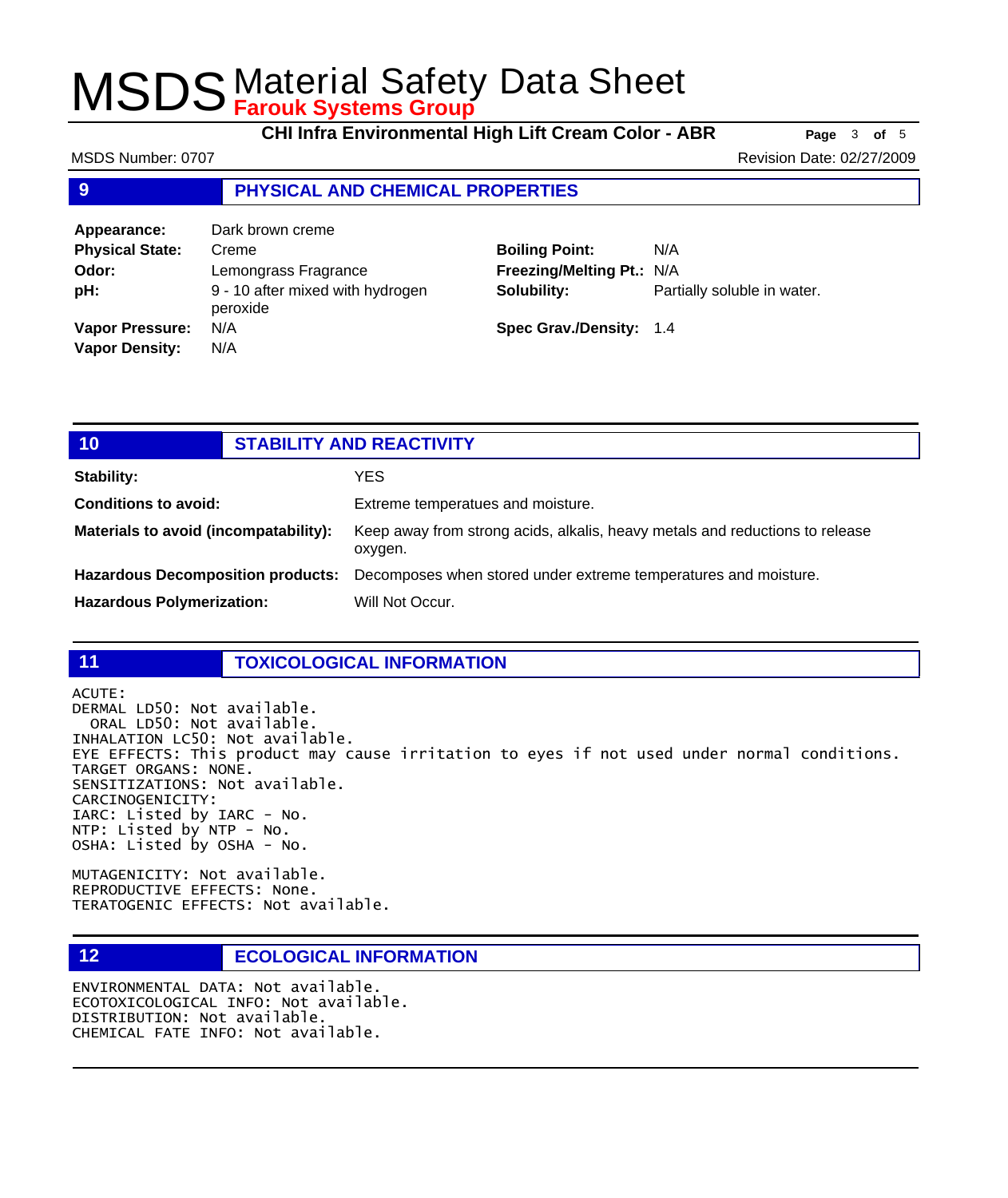**CHI Infra Environmental High Lift Cream Color - ABR Page** <sup>4</sup> **of** <sup>5</sup>

MSDS Number: 0707 **Revision Date: 02/27/2009** Revision Date: 02/27/2009

### **13 DISPOSAL CONSIDERATIONS**

US EPA Waste Number and Descriptions:

DISPOSAL METHOD: Controlled release of diluted product into a biological wastewater treatment plant. COMPONENT WASTE NUMBER: No EPA Waste Numbers are applicable for this product's components. DISPOSAL INSTRUCTIONS: Dispose of waste material according to local, state and federal rules and regulations.

**14 TRANSPORT INFORMATION**

This product is regulated as a hazardous material by the United States (DOT) or Canadian (TDG) transportation regulations.

DOT CLASSIFICATION: Shipping Name: Consumer Commodity Class: ORM-D

IMDG CLASSIFICATION: Shipping Name: Oxidizing Liquid, nos(Potassium Persulfate mixture) - UN3139, PG III Class: 5.1 - Oxidizer

IATA CLASSIFICATION: Shipping Name: Oxidizing Liquid, nos (Potassium Persulfate mixture) - UN3139, PG III Class: 5.1 - Oxidizer Pkg Inst - Y514

Outside the United States

1-800-424-9300 1-703-527-3887 CHEMTREC

**15 REGULATORY INFORMATION**

UNITED STATES: SARA TITLE III (Superfund Amendments and Reauthorization Act) 311/312 HAZARD CATEGORIES Fire: No. Pressure Generating: No. Reactivity: No. Acute: No. 313 REPORTABLE INGREDIENTS: Not applicable. TITLE III NOTES: None. CERCLA(Comprehensive Response, Compensation, and Liability Act) CERCLA RQ: None. TSCA(Toxic Substance Release Act) TSCA REGULATORY: All ingredients are listed in the TSCA Inventory. CANADA: WHMIS(WORKER HAZARDOUS MATERIAL INFORMATION SYSTEM) This product is WHMIS controlled. CANADIAN INGREDIENT DISCLOSURE LIST: Sodium Metasilicate. CANADIAN ENVIRONMENTAL PROTECTION ACT: All intentional ingredients are listed on the DSL(Domestic Substance List). EUROPEAN COMMUNITY: EU REGULATORY: All intentional ingredients are listed on the European's EINECS Inventory. STATE REGULATIONS: Not available.

LOCAL REGULATIONS: Not available.